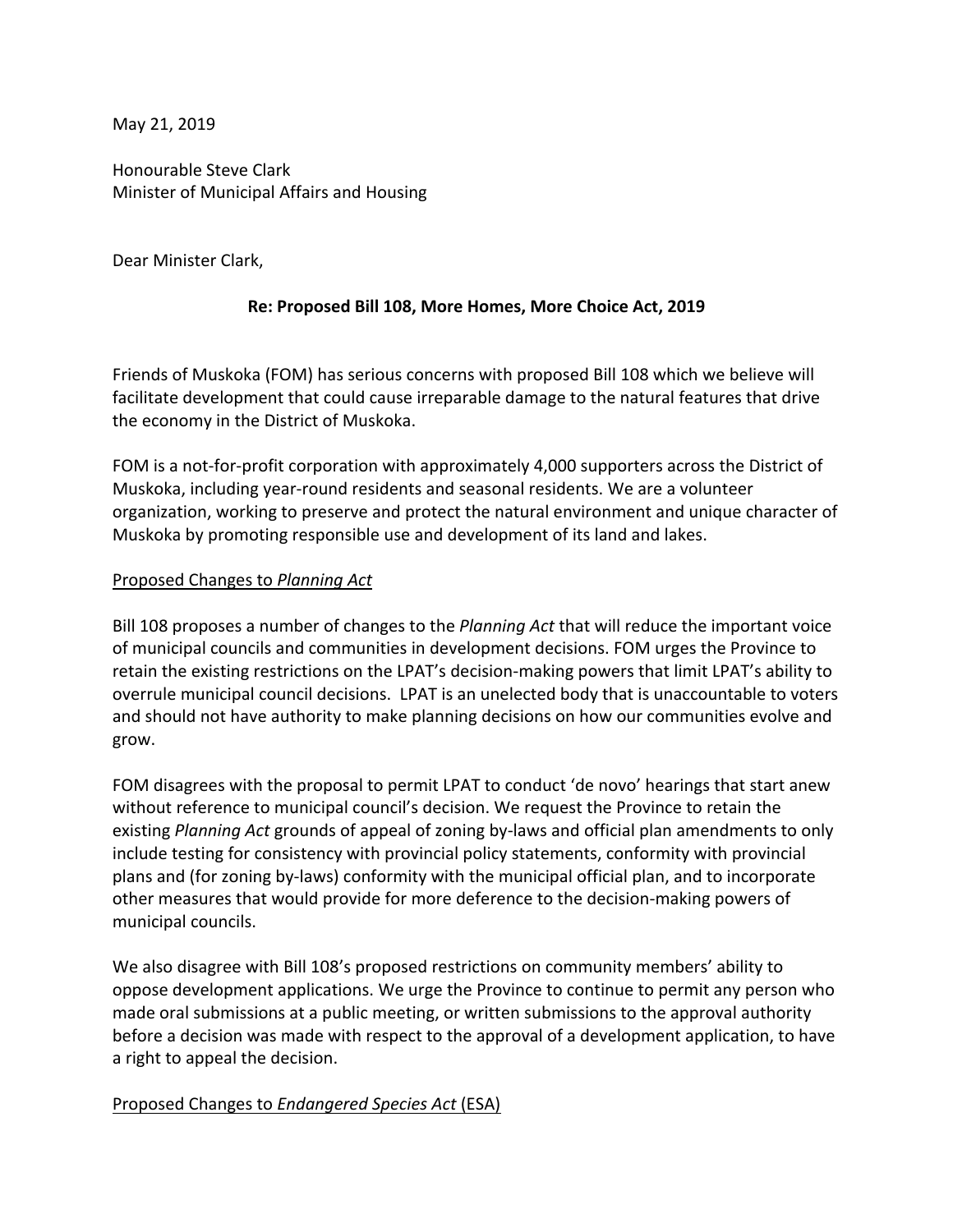FOM opposes Bill 108's proposed changes to the ESA which we believe will fundamentally weaken the ESA and its ability to help the species that are on decline in our Province due to habitat loss.

In particular, we disagree with the new requirement to assess whether a species is faring better in places outside of Ontario. Many species are moving their habitats further north as our climate change and the heartiest members of these species are the first to adapt in a new environment and need to have their habitats protected to ensure their survival. Damaging the fringe habitats threatens the entire species.

Furthermore, by spending time examining species status outside Ontario, protection for these species within Ontario could be critically delayed. The only beneficiary will be developers who are being given another option for ensuring developments proceed – an option that is unrelated to our province's environment.

We also disagree with the proposal to give the Minister power to question scientific assessments under the ESA, and to delay protections or prohibitions on activities that harm species for as long as three years after a species is listed.

The effect of the proposed changes to the ESA will weaken our endangered species regime. This may be good for land developers in the short term, but it will lead to great harm to our environment in the long term.

# Regulations to Bill 108

Important details about the proposals are to be included in the yet-to-be-publicized regulations. FOM requests the Province to provide a transparent and thorough stakeholder consultation process in developing all of the regulations associated with proposed Bill 108.

# Summary

FOM urges the Province to halt the legislative advancement of Bill 108 to enable consultation with municipalities and communities to ensure its objectives for more certainty on what developers can build is achieved without causing irreparable damage to the environment and without ignoring community needs and goals. As Township of Muskoka Lakes Council stated in its May 17<sup>th</sup>, 2019 resolution opposing Bill 108, this Bill "in its current state will have negative consequences on community building and proper planning."

Sincerely,

Laurie Thomson, President, Friends of Muskoka